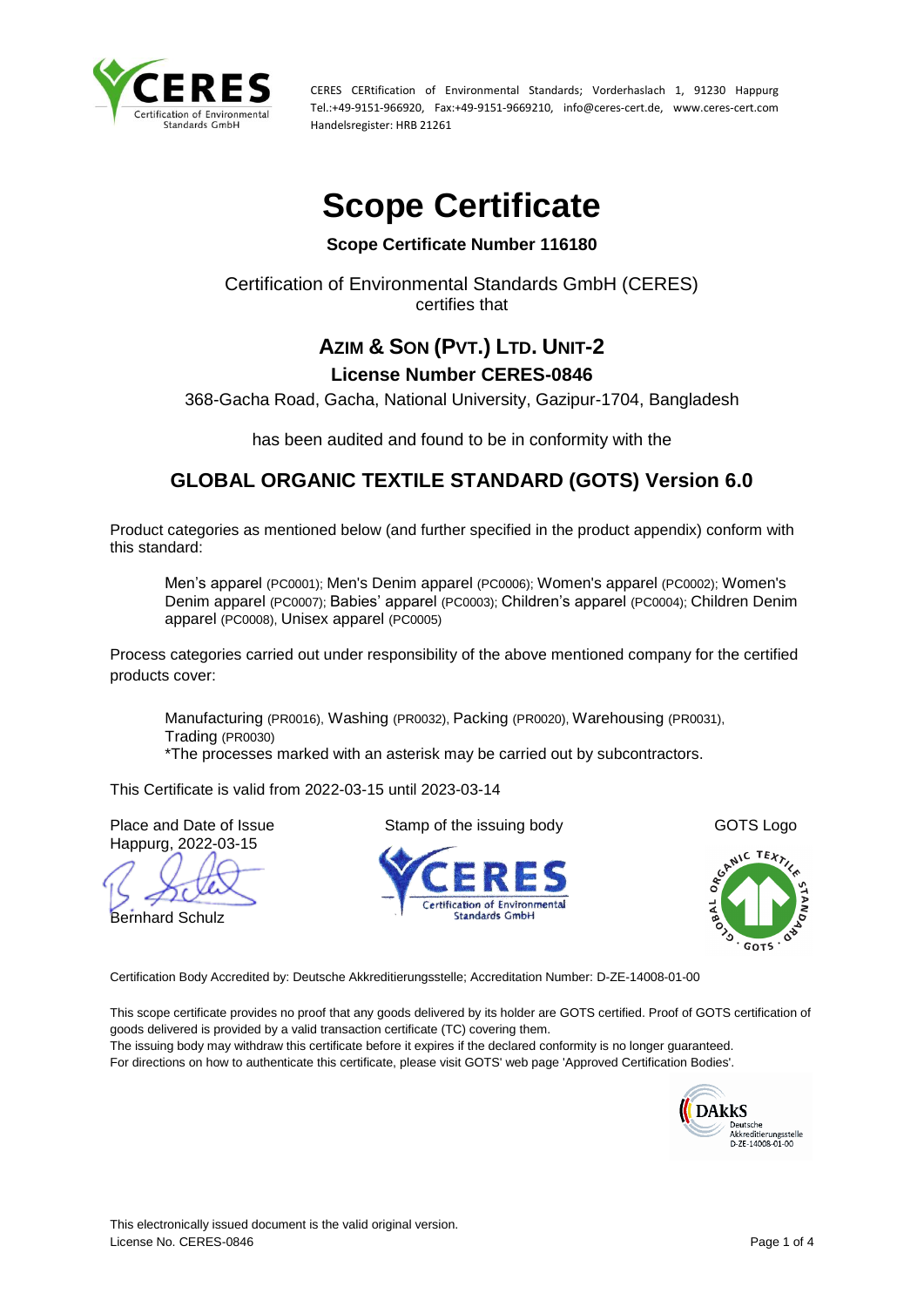

Scope Certificate Number 116180 Azim & Son (Pvt.) Ltd. Unit-2 GOTS Version 6.0

Under scope of this certificate, the following products are covered.

#### **Products Appendix**

| <b>Product Category</b>                                                                                                                                                                                                                                               | <b>Product Details</b>                                                                                                                                                                  | <b>Material composition</b>                                 | Label<br>Grade |
|-----------------------------------------------------------------------------------------------------------------------------------------------------------------------------------------------------------------------------------------------------------------------|-----------------------------------------------------------------------------------------------------------------------------------------------------------------------------------------|-------------------------------------------------------------|----------------|
| Men's apparel<br>(PC0001)<br>Men's Denim apparel<br>(PC0006)<br>Women's apparel<br>(PC0002)<br>Women's Denim apparel<br>(PC0007)<br>Babies' apparel<br>(PC0003)<br>Children's apparel<br>(PC0004)<br>Children Denim apparel<br>(PC0008)<br>Unisex apparel<br>(PC0005) | Overcoats, Jackets, Vests (PD0001),<br>Pants, Trousers (PD0003),<br>Shirts, Blouses (PD0005),<br>T-Shirts, Singlets (PD0007),<br>Babies' Clothing (PD0013),<br>Dresses, Skirts (PD0011) | 96-100% Organic Cotton (RM0104) +<br>0-4% Elastane (RM0160) | Organic        |

Happurg, 2022-03-15

Bernhard Schulz



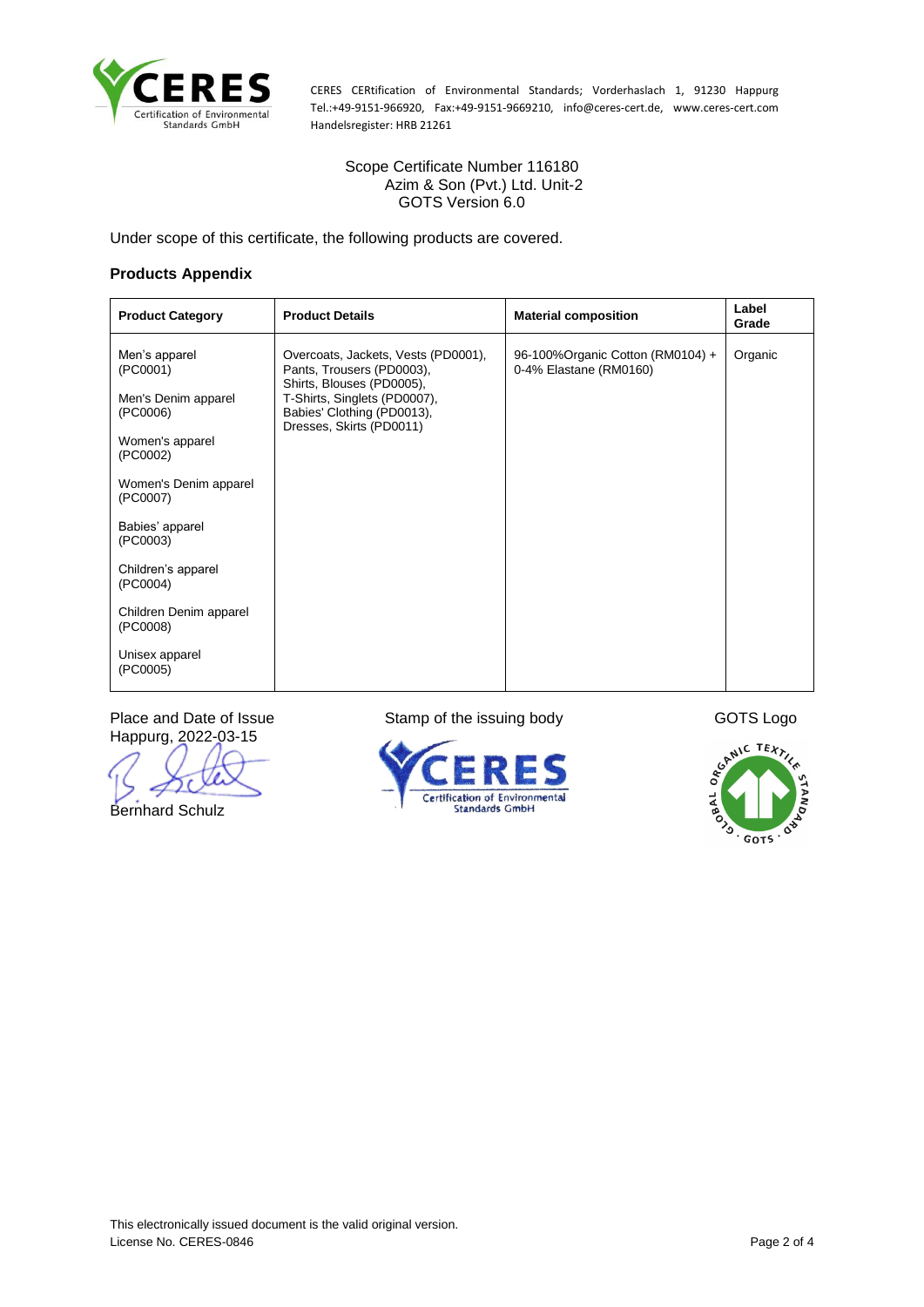

Scope Certificate Number 116180 Azim & Son (Pvt.) Ltd. Unit-2 GOTS Version 6.0

Under the scope of this certificate, the following facilities have been audited and found to be in conformity with the Standard.

#### **Facility Appendix**

| <b>Facility Name</b>                    | <b>Address</b>                                                     | <b>Processing Categories</b>                                                                             |
|-----------------------------------------|--------------------------------------------------------------------|----------------------------------------------------------------------------------------------------------|
| Azim & Son (Pvt.) Ltd. Unit-2<br>(main) | 368-Gacha Road,<br>Gacha, National<br>University, Gazipur-<br>1704 | Washing (PR0032), Manufacturing (PR0016),<br>Packing (PR0020), Warehousing (PR0031),<br>Trading (PR0030) |

#### **Non-Certified Subcontractor Appendix**

| <b>Subcontractor Name</b><br>(Facility Name) | <b>Address</b> | <b>Processing Categories</b> |  |
|----------------------------------------------|----------------|------------------------------|--|
| ---                                          | ---            | ---                          |  |

Happurg, 2022-03-15

Bernhard Schulz